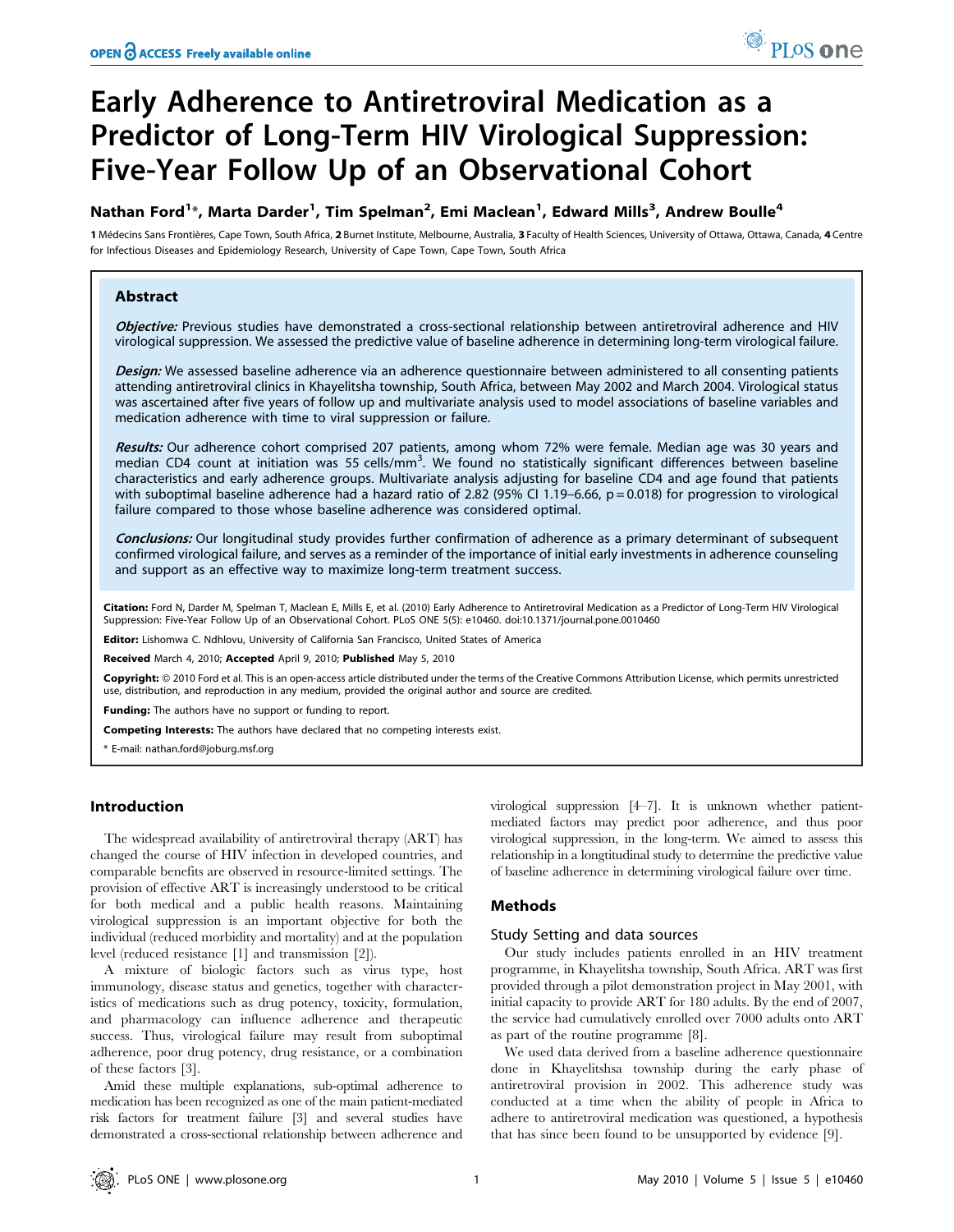The adherence survey included all consenting patients enrolled onto antiretroviral therapy at primary care clinics in Khayelitshsa township, South Africa between May 2002 and March 2004. Selfreported adherence was assessed by a dedicated study team unrelated to the provision of clinical care using a modified version of the AIDS Clinical Trials Group questionnaire [10] that was forward- and back-translated and piloted prior to administration. We assessed adherence one and three months after initiation of ART and considered patients as highly adherent if they reported  $\geq 95\%$  adherence to medication; otherwise, adherence was considered as suboptimal.

Baseline and outcome data were collected as standard indicators for monitoring and evaluation in the Khayelitsha programme. Viral load (NucliSens EasyQ HIV-1 assay (bioMerieux, Boxtel, The Netherlands) and CD4 count (single-platform panleucogating method) were assessed at baseline and every six months according to manufacturer's instructions. Virological failure was defined as two consecutive HIV RNA levels greater than 5000 copies/ml, in accordance with national guidelines. Mortality ascertainment is corrected through linkages with the South African vital registration system [8]. The duration of follow-up for this study was five years.

## Statistical analyses

Descriptive analyses were based on percentages and frequencies for categorical variables and medians and interquartile ranges (IQR) for continuous variables. Continuous variables were assessed for skew and as all demonstrated non-normality they were compared using the Wilcoxon rank-sum test. Proportions were compared using the  $\chi^2$  test and, in the case of small numbers, the Fisher's Exact test. We used Nelson-Aalen cumulative hazards estimates to describe time to confirmed virological failure per adherence group, as this method provides a appropriate summary for failure events [11]. Univariate cox regression was used to model the individual associations of baseline variables and medication adherence with time to viral suppression or failure; variables were stratified into discrete categories as follows: early adherence ( $\leq$ 95% or  $\geq$ 95%), baseline CD4 ( $\leq$ 50 cells/mm<sup>3</sup> or  $\geq$ 50 cells/mm<sup>3</sup>), sex (male or female), HAART regimen (efavirenz- or nevirapine-based), and age (per 10 years). Multivariate models of associations with virological failure included variables associated with poor adherence in univariate analysis adjusted for potential confounders identified a priori. Hazard proportionality was assessed by analysis of scaled Schoenfeld

|  |  | Table 1. Patient characteristics. |
|--|--|-----------------------------------|
|--|--|-----------------------------------|

residuals. All reported p values are exact and 2-tailed, and for each analysis  $p<0.05$  was considered significant. All analyses were performed using STATA version 11.0 (StataCorp, College Station, Texas).

All aspects of data collection (adherence questionnaire, analysis of routine cohort data and the linkage to the national death registry) were approved by the University of Cape Town Research Ethics Committee. As the data is based out routinely collected data and anonymized, informed consent was not sought.

#### Results

Our adherence cohort comprised 207 patients, among whom 149 (72%) were female. The median age at ART initiation was 30 years (IQR 28–37) years and the majority (80%) received an efavirenz-based regimen. Median CD4 count at initiation was 55 cells/mm<sup>3</sup> (IQR 20-115 cells/mm<sup>3</sup>) and median HIV-1 RNA levels at initiation was 5.03  $log_{10}$  copies/mL (IQR 4.3–5.5  $log_{10}$ ) copies/mL). Our early adherence assessment found that 181 (87%) patients were considered highly adherent. We found no statistically significant differences between baseline characteristics and early adherence groups (Table 1).

In our univariate analysis suboptimal early adherence was the only association with virological failure (hazard ratio 2.72, 95%CI 1.16–6.31,  $p = 0.02$  (Table 2). In multivariate analysis we adjusted for baseline CD4 and age as these have been found to be associated with virological failure in larger studies from the same population [8]; this analysis found that patients with suboptimal baseline adherence had a hazard ratio of 2.82 for progression to virological failure compared to those whose baseline adherence was considered optimal (95% CI 1.19–6.66,  $p = 0.018$ ). Cumulative hazard estimates by adherence category are described in Figure 1.

#### **Discussion**

Our longitudinal study provides further confirmation of adherence as a primary determinant of subsequent confirmed virological failure, reinforcing the findings of previous studies that associate adherence with viraemia at a single point in time concurrent to or soon after the adherence measures [12].

We found that early adherence was a more important predictor of long-term virological suppression than prognostic variables such

| Category                   | Subcategory | <b>Total patients</b><br>$(n = 207)$ | <b>Patients with</b><br>adherence $\geq$ 95% (n = 181) | <b>Patients with</b><br>adherence $\leq$ 95% (n = 26) | p       |
|----------------------------|-------------|--------------------------------------|--------------------------------------------------------|-------------------------------------------------------|---------|
| Sex, n (%)                 | Male        | 58 (28)                              | 50 (28)                                                | 8(31)                                                 | 0.74    |
|                            | Female      | 149 (72)                             | 131 (72)                                               | 18 (69)                                               |         |
| Age, median (IQR)          |             | $30(28-37)$                          | $31(8-37)$                                             | $30(26-32)$                                           | 0.147   |
| Baseline CD4, median (IQR) |             | 55 (20-115)                          | 51 (19-121)                                            | 59.5(23-102)                                          | 0.71    |
| Baseline VL, median (IQR)  |             | 110,000 (21,000-310,000              | 110,000 (20,000-320-000)                               | 155,550 (97,000-300,000)                              | 0.19    |
| Regimen, n (%)             | EFV         | 165 (80)                             | 144 (79)                                               | 21(81)                                                | $0.24*$ |
|                            | <b>NVP</b>  | 40 (19)                              | 36(20)                                                 | 4(15)                                                 |         |
|                            | Other       | 1(1)                                 | 1(1)                                                   | 1(4)                                                  |         |
| <b>Prior TB</b>            | <b>Yes</b>  | 98 (47)                              | 87 (48)                                                | 11(42)                                                | 0.58    |
|                            | No          | 109 (53)                             | 94 (52)                                                | 15 (58)                                               |         |

\*Fishers exact; EFV, efavirenz; NVP, nevirapine; TB, tuberculosis; VL, viral load; IQR, interquartile range. doi:10.1371/journal.pone.0010460.t001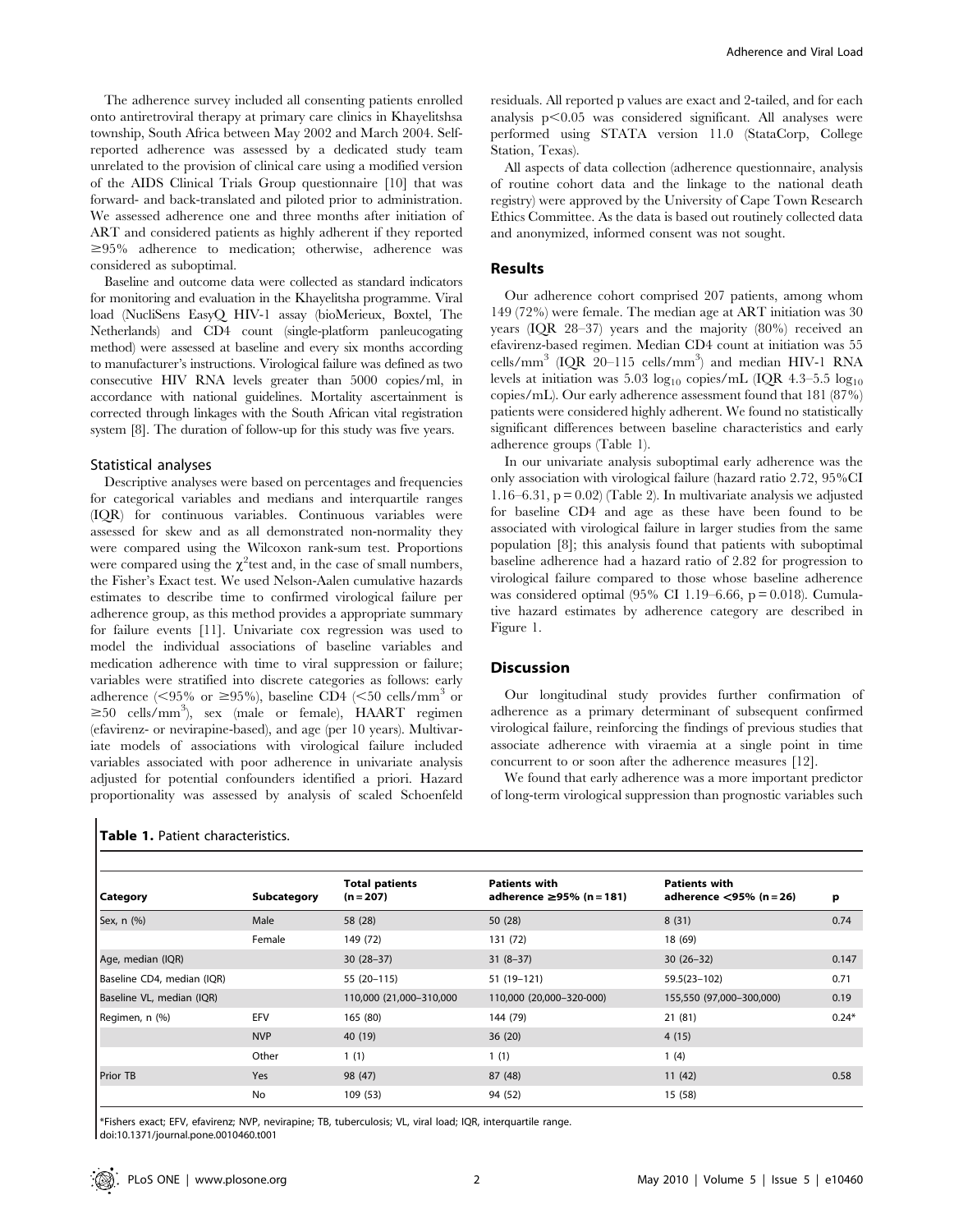Table 2. Associations between baseline characteristics and time to virological failure.

| Predictor variable | Category                                    | Failures n, % | <b>Univariate</b>   |       | <b>Multivariate</b> |       |  |
|--------------------|---------------------------------------------|---------------|---------------------|-------|---------------------|-------|--|
|                    |                                             |               | <b>HR (95%CI)</b>   | p     | <b>HR (95%CI)</b>   | p     |  |
| Adherence          | >95%                                        | 25 (78.1%)    |                     |       | 1                   |       |  |
|                    | $<$ 95%                                     | 7(21.9%)      | $2.72(1.17-6.31)$   | 0.020 | $2.82(1.19-6.66)$   | 0.018 |  |
| Sex                | Male                                        | 12 (27.5%)    | 1                   |       |                     |       |  |
|                    | Female                                      | 20 (62.5%)    | $0.98$ (0.93-1.03)* | 0.12  |                     |       |  |
| Age                | $20 - 29$                                   | 15 (46.9%)    | $0.98$ (0.93-1.03)* | 0.35  | $0.98(0.93 - 1.02)$ | 0.43  |  |
|                    | $30 - 39$                                   | 13 (40.6%)    |                     |       |                     |       |  |
|                    | $40 - 49$                                   | $2(6.3\%)$    |                     |       |                     |       |  |
|                    | $50 - 59$                                   | $2(6.3\%)$    |                     |       |                     |       |  |
| Baseline CD4       | $\leq$ 0.5 $\times$ 10 <sup>9</sup> cells/L | 17 (53.1%)    | 1                   |       | 1                   |       |  |
|                    | $>$ 0.5 $\times$ 10 <sup>9</sup> cells/L    | 15 (46.9%)    | $0.79(0.39 - 1.60)$ | 0.52  | $0.69(0.34 - 1.43)$ | 0.32  |  |
| Regimen            | <b>NVP</b>                                  | 6 (18.7%)     | 1                   |       |                     |       |  |
|                    | EFV                                         | 26 (81.3%)    | $1.08(0.44 - 2.94)$ | 0.87  |                     |       |  |

\*per category; EFV, efavirenz; NVP, nevirapine.

schoenfelds  $p = 0.12$ .

doi:10.1371/journal.pone.0010460.t002

as CD4 and drug regimens, a phenomenon also observed in better-resourced settings [13]. Patients initiating ART and surviving the first three months of therapy typically have improved survival outcomes in the long term if they can maintain optimal adherence [14].

The use of routine viral load monitoring in South Africa enables the exploration of associations with confirmed virological failure.

The confirmation of failure, subsequent to a period of adherence optimization, has been shown to identify patients with a high probability of multi-class drug resistance [15].

Our study was not able to distinguish whether the association between virological failure and early adherence was due to the early adherence being a marker of long term sup-optimal adherence, or due to ongoing viral replication under selective



Figure 1. Cumulative hazard estimate for virological failure. doi:10.1371/journal.pone.0010460.g001